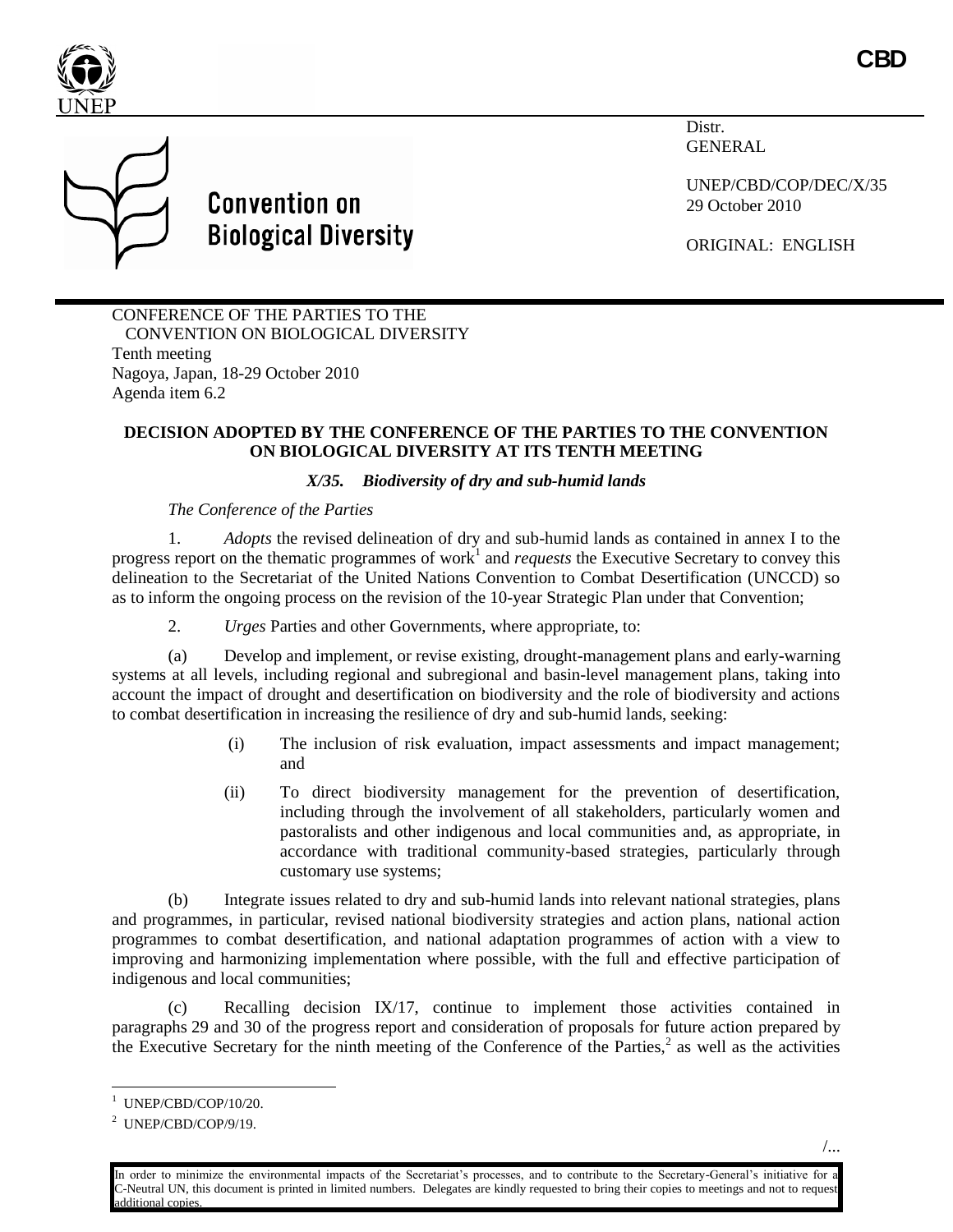identified in decision IX/16 on possible joint activities regarding the three Rio conventions, including through regional programmes, for more effective coordination between the Rio conventions, recognizing that implementation has, thus far, been limited;

(d) Increase the extent of temperate grasslands contained in protected areas in order to address the under-representation of such protected areas;

(e) Consult with neighbouring countries and other countries in their respective subregions and regions to develop and execute collaborative drought management strategies and action plans to reduce the impact of drought and desertification on biodiversity at regional, subregional and/or basin levels;

(f) Develop and implement best-practice guides for integrated planning between dry and sub-humid lands and wetlands with a view to contributing to the conservation and sustainable use of the biodiversity of dry and sub-humid lands;

(g) Create demonstration and pilot activities in sustainable land management in dry and subhumid lands with special attention given to the conservation and sustainable use of natural resources in protected areas in accordance with their management objectives;

3. *Takes into consideration* the Hua Hin Declaration,<sup>3</sup> which addresses climate-change adaptation and risks to biodiversity as common challenges of countries in the Mekong River Basin;

4. *Urges* Parties and other Governments to establish specific national and regional targets, in accordance with national circumstances and in line with the Strategic Plan for Biodiversity 2011-2020 to assess the implementation of the programme of work on the biodiversity of dry and sub-humid lands under the Convention on Biological Diversity in order to better reflect the particular challenges faced by such ecosystems and the people living in them, particularly indigenous and local communities;

5. *Also urges* Parties and other Governments and relevant organizations to support activities identified in national capacity self-assessments (NCSAs) that promote synergies among the three Rio conventions at the subnational, national and regional level, within dry and sub-humid lands;

6. *Requests* the Executive Secretary to ensure inclusion of the role of dry and sub-humid lands when conveying a proposal to develop joint activities between the three Rio conventions to the secretariats of the United Nations Framework Convention on Climate Change and the United Nations Convention to Combat Desertification as contained in decision X/33 on biodiversity and climate change;

7. *Encourages* Parties, other Governments and relevant organizations to make use of the information contained in the note by the Executive Secretary on integration of climate-change impacts and response activities within the programme of work on the biodiversity of dry and sub-humid lands,  $4$  as well as in decision IX/16, with the full and effective participation of indigenous and local communities, in their future work on integrating climate change into the implementation of the programme of work on the biodiversity of dry and sub-humid lands;

8. *Requests* the Executive Secretary, in collaboration with the Secretariat of the United Nations Convention to Combat Desertification (UNCCD) and, as far as possible, the Secretariat of the United Nations Framework Convention on Climate Change, as well as other relevant partners, to:

(a) Explore and, as appropriate, subject to the availability of financial resources, develop and implement preferably through the means and procedures already established within each of the relevant conventions (for example, the programmes of work under the Convention on Biological Diversity) joint actions to increase cooperation between the natural and social science communities to increase the

<sup>&</sup>lt;sup>3</sup> See http://www.mrcmekong.org/mrc\_news/press10/MRC-Hua-Hin-Declaration-05-Apr-10.pdf.

<sup>4</sup> UNEP/CBD/SBSTTA/14/6/Add.1.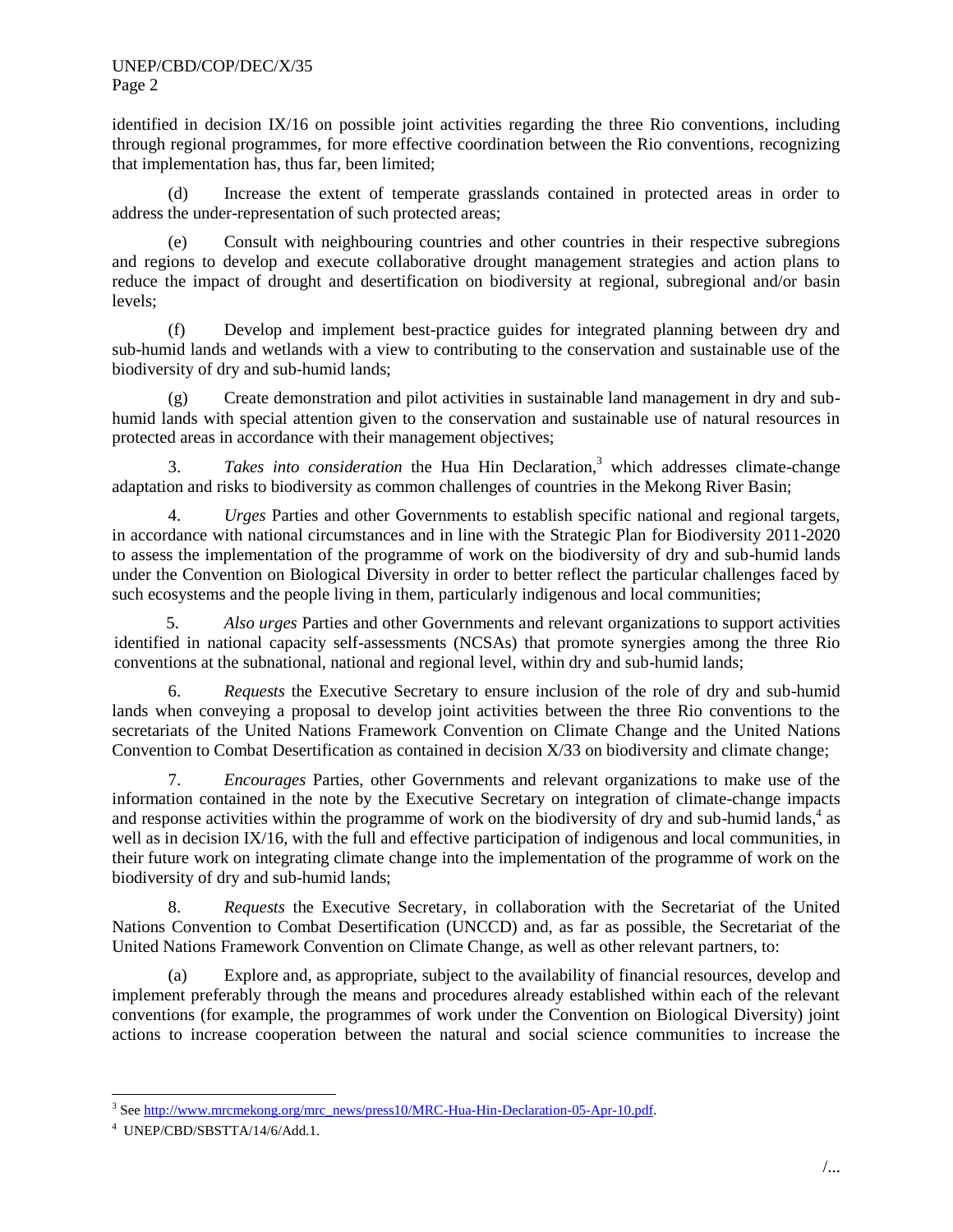integration of biodiversity and sustainable land management and ecological restoration considerations in disaster reduction and risk management;

(b) Publish, subject to the availability of financial resources, a peer-reviewed special CBD Technical Series report on the value of dry and sub-humid lands similar to the Technical Series reports on valuing wetlands and forests, taking into account the role of pastoralists and other indigenous and local communities in the conservation and sustainable use of the biodiversity of dry and sub-humid lands and their associated traditional knowledge with a view to making the report available in time for the second Scientific Conference of the Committee on Science and Technology of the United Nations Convention to Combat Desertification;

(c) Subject to the availability of financial resources, develop guidance on: the use of water and land-use management, including adapted agricultural practices and the control of soil erosion, and on identifying threats that have the greatest impacts on the biodiversity of dry and sub-humid lands;

(d) Identify common indicators between the ten-year strategic plan of the United Nations Convention to Combat Desertification and the 2020 biodiversity target and Strategic Plan for Biodiversity 2011-2020 and to transmit the results to the Inter-agency Task Force on Harmonized Reporting;

(e) Participate in the second Scientific Conference of the Committee on Science and Technology of the United Nations Convention to Combat Desertification to be held in 2012, with the specific thematic topic of "Economic assessment of desertification, sustainable land management and resilience of arid, semi-arid and dry sub-humid areas";

(f) Take into consideration the results of the second International Conference on Climate, Sustainability and Development in Semi-arid Regions, held in Fortaleza, Ceara, Brazil, in August 2009,<sup>5</sup> and other events of interest; and

(g) Take into consideration the crucial role of civil society and the need for building and developing their capacities in implementing measures for the sustainable management of dry and subhumid lands and for identifying best practices in particular in Africa;

9. *Also requests* the Executive Secretary to expand:

(a) The existing Convention on Biological Diversity database of good practices and lessons learned with regard to linking biodiversity conservation and sustainable use to livelihoods in dry and subhumid lands, particularly in the case of indigenous and local communities and to coordinate with the Committee on Science and Technology of the United Nations Convention to Combat Desertification efforts to set up a knowledge management system and with other relevant case-study databases including those developed by the Food and Agriculture Organization of the United Nations;

(b) The incentive-measures database to better include programmes in dry and sub-humid lands;

 $\overline{a}$ 

<sup>&</sup>lt;sup>5</sup> See http://www.unccd.int/publicinfo/icid/2010/docs/FORTALEZA\_DECLARATION\_ICID2010.pdf.